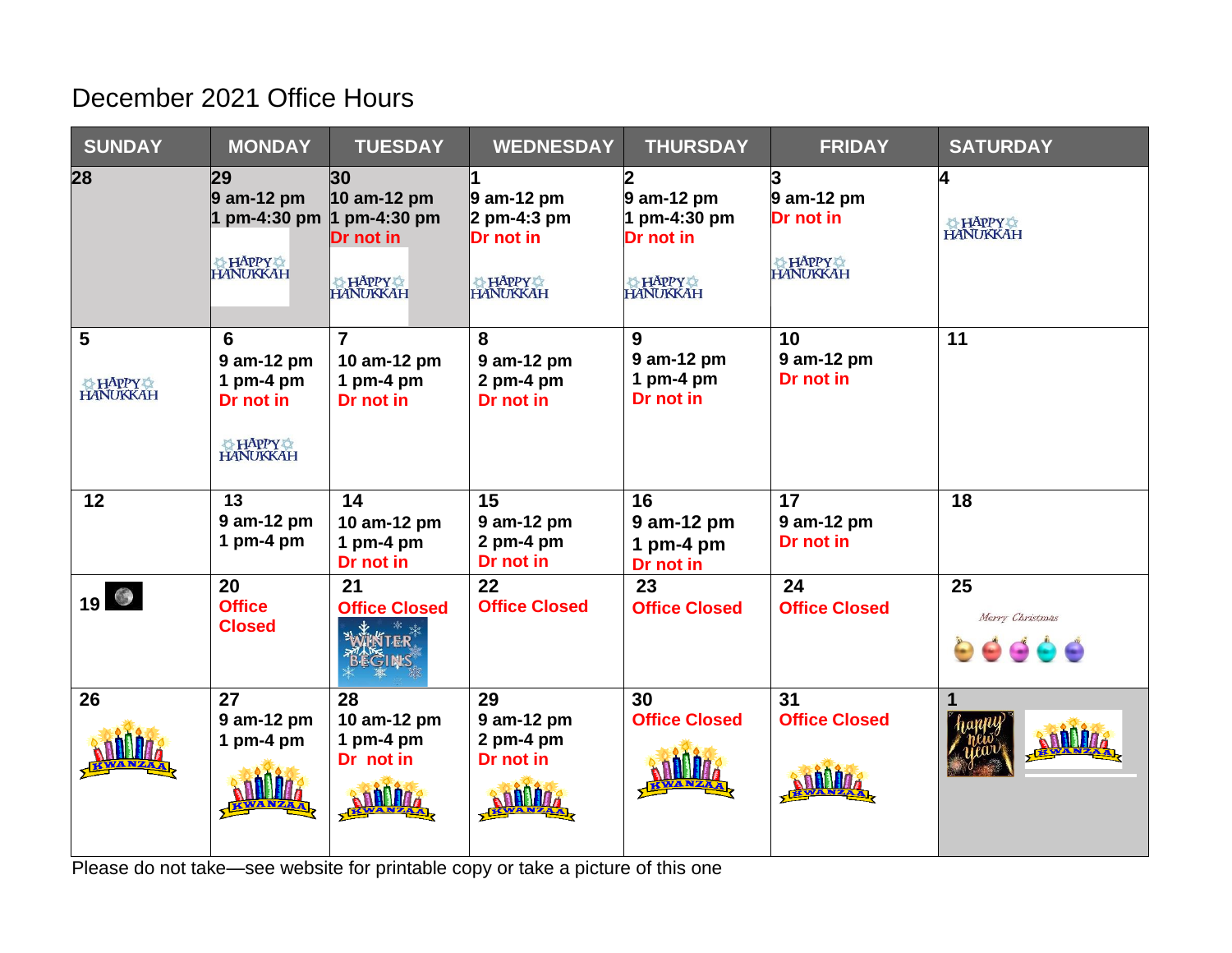## January 2022 Office Hours

| <b>SUNDAY</b>           | <b>MONDAY</b>                                                            | <b>TUESDAY</b>                                                | <b>WEDNESDAY</b>                                             | <b>THURSDAY</b>                            | <b>FRIDAY</b>                                      | <b>SATURDAY</b> |
|-------------------------|--------------------------------------------------------------------------|---------------------------------------------------------------|--------------------------------------------------------------|--------------------------------------------|----------------------------------------------------|-----------------|
| 26                      | 27<br>9 am-12 pm<br>1 pm-4 pm                                            | 28<br>10 am-12 pm<br>1 pm-4 pm<br>Dr not in<br><b>ANNINA</b>  | 29<br>9 am-12 pm<br>$2$ pm-4 pm<br>Dr not in<br><b>ANNIA</b> | 30<br><b>Office Closed</b>                 | 31<br><b>Office</b><br><b>Closed</b>               |                 |
| $\overline{\mathbf{2}}$ | 3<br>9 am-12 pm<br>1 pm-4 pm<br>Dr not in                                | 4<br>10 am-12 pm<br>1 pm-4 pm<br>Dr not in                    | 5<br>9 am-12 pm<br>$2$ pm-4 pm<br>Dr not in                  | 6<br>9 am-12 pm<br>1 pm-4 pm<br>Dr not in  | $\overline{7}$<br>9 am-12 pm<br>Dr not in          | 8               |
| 9                       | 10<br>9 am-12 pm<br>1 pm-4 pm                                            | 11<br>10 am-12 pm<br>1 pm-4 pm<br>Dr not in                   | 12<br>9 am-12 pm<br>$2$ pm-4 pm<br>Dr not in                 | 13<br>9 am-12 pm<br>1 pm-4 pm              | 14<br>9 am-12 pm<br>Dr not in                      | 15              |
| 16                      | 17<br><b>Office Closed</b><br><b>Martin Luther</b><br><b>King Jr Day</b> | 18<br>10 am-12 pm<br>1 pm-4 pm<br>Dr not in                   | 19<br>9 am-12 pm<br>$2$ pm-4 pm<br>Dr not in                 | 20<br>9 am-12 pm<br>1 pm-4 pm<br>Dr not in | 21<br>9 am-12 pm<br>Dr not in                      | 22              |
| 23                      | 24<br>9 am-12 pm<br>1 pm-4 pm                                            | 25<br>10 am-12 pm<br>1 pm-4 pm<br>Dr not in                   | 26<br>9 am-12 pm<br>$2$ pm-4 pm<br>Dr not in                 | 27<br>9 am-12 pm<br>1 pm-4 pm<br>Dr not in | 28<br>9 am-12 pm<br>Dr not in                      | 29              |
| 30                      | 31<br>9 am-12 pm<br>1 pm-4 pm<br>Dr not in                               | $\blacktriangleleft$<br>10 am-12 pm<br>1 pm-4 pm<br>Dr not in | $\overline{2}$<br>9 am-12 pm<br>$2$ pm-4 pm<br>Dr not in     | 3<br>9 am-12 pm<br>1 pm-4 pm<br>Dr not in  | $\overline{\mathbf{4}}$<br>9 am-12 pm<br>Dr not in | 5               |

Please do not take—see website for printable copy or take a picture of this one